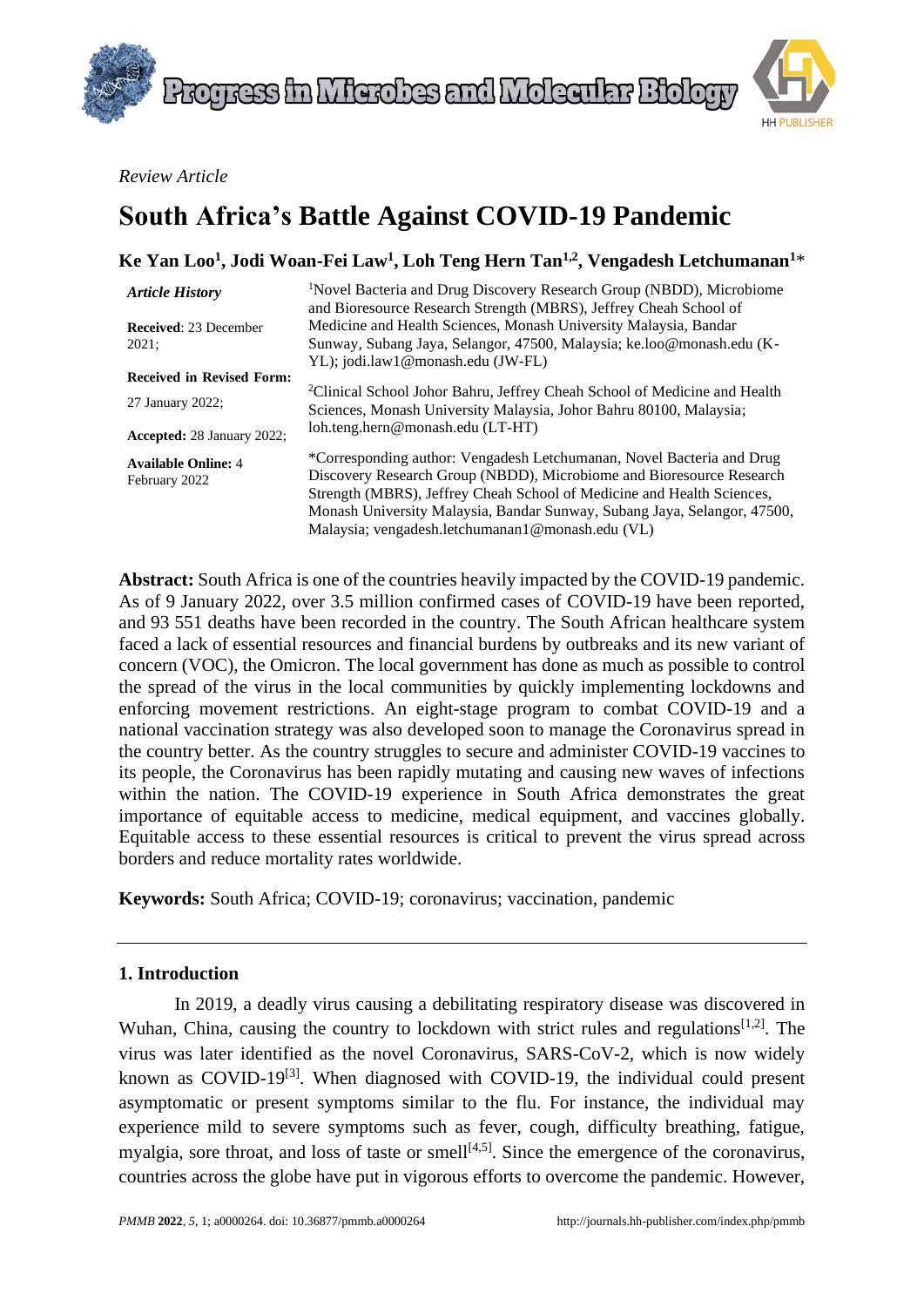the rapid spread of the virus and its subsequent mutations has had detrimental effects on public health globally<sup>[6-12]</sup>. At the time of writing, over 296 million confirmed cases of COVID-19 have been reported worldwide, with over 5.4 million deaths recorded<sup>[13]</sup>. Nevertheless, effective vaccines against the Coronavirus have been deployed internationally to reduce the severity of the disease if infected and prevent the further spread of the virus<sup>[14–</sup> <sup>16]</sup>. Although, to date, over 3.8 billion individuals are fully vaccinated globally, data shows that vaccination rates in the African continent are significantly lower than in its neighboring regions<sup>[13]</sup>. Vaccine access is still a challenge in the continent as global equity in vaccine distribution is yet to be achieved<sup>[17]</sup>. In addition, there is a lack of capacity to manufacture large quantities of vaccines within the continent, even though it is essential to maintain public health. Countries in Africa currently heavily rely on external donors such as GAVI or UNICEF to supply COVID-19 vaccines<sup>[18]</sup>. These vaccines could only provide a limited number of vaccinations as a supply for inoculations was already scarce<sup>[19]</sup>. Pharmaceutical companies were under public scrutiny as they prioritized richer countries to supply the vaccines, which indirectly led to the vaccination programs in poorer countries such as those in Africa being delayed [17, 19]. Among all the countries in the African continent, South Africa is most heavily affected by the COVID-19 pandemic as over 3.5 million individuals have been infected, and over 93,000 deaths have been recorded<sup>[20,21]</sup>.

Since the first case of COVID-19 in South Africa, the local government took quick action in closing its borders and implementing lockdowns with strict rules to break the chain of the virus spread. Despite the challenges faced by the local government in controlling the disease, they continue to be transparent when keeping the people informed on the latest COVID-19 situation within the country. Testing for the SARS-CoV-2 virus has also increased to detect the virus at earlier stages. Individuals are encouraged to register for the national vaccination plan to get the vaccine as soon as possible. The past two years have been tumultuous for the people in South Africa as they have experienced multiple waves of the coronavirus. Disease management has been complex due to the shortage of vaccines and new virus variants<sup>[22,23]</sup>. The consequential effects of COVID-19 in South Africa and the distribution of vaccines within the region show the importance of equitable access to vaccines for all global citizens.

#### **2. Combating COVID-19 in South Africa**

Once COVID-19 was announced a global pandemic, the South African government had planned to combat the pandemic in an overlapping eight-stage program<sup>[24]</sup> (Figure 1) before any cases were detected within the country. During the preparation stage, the public was educated on the coronavirus disease and ways to prevent the spread. Surveillance was also being done to detect any active cases within the country. The first reported case of COVID-19 in South Africa involved a citizen returning from Italy to Gauteng with his wife and eight others on 1 March  $2020^{[25]}$  (Figure 2). The patient experienced the typical symptoms of COVID-19 and was practicing self-isolation. A few days later, a woman from the same traveling group as the first patient also tested positive<sup>[26]</sup>. The local government quickly traced down any contacts of the traveling group, performed COVID-19 swab tests, and implemented home-based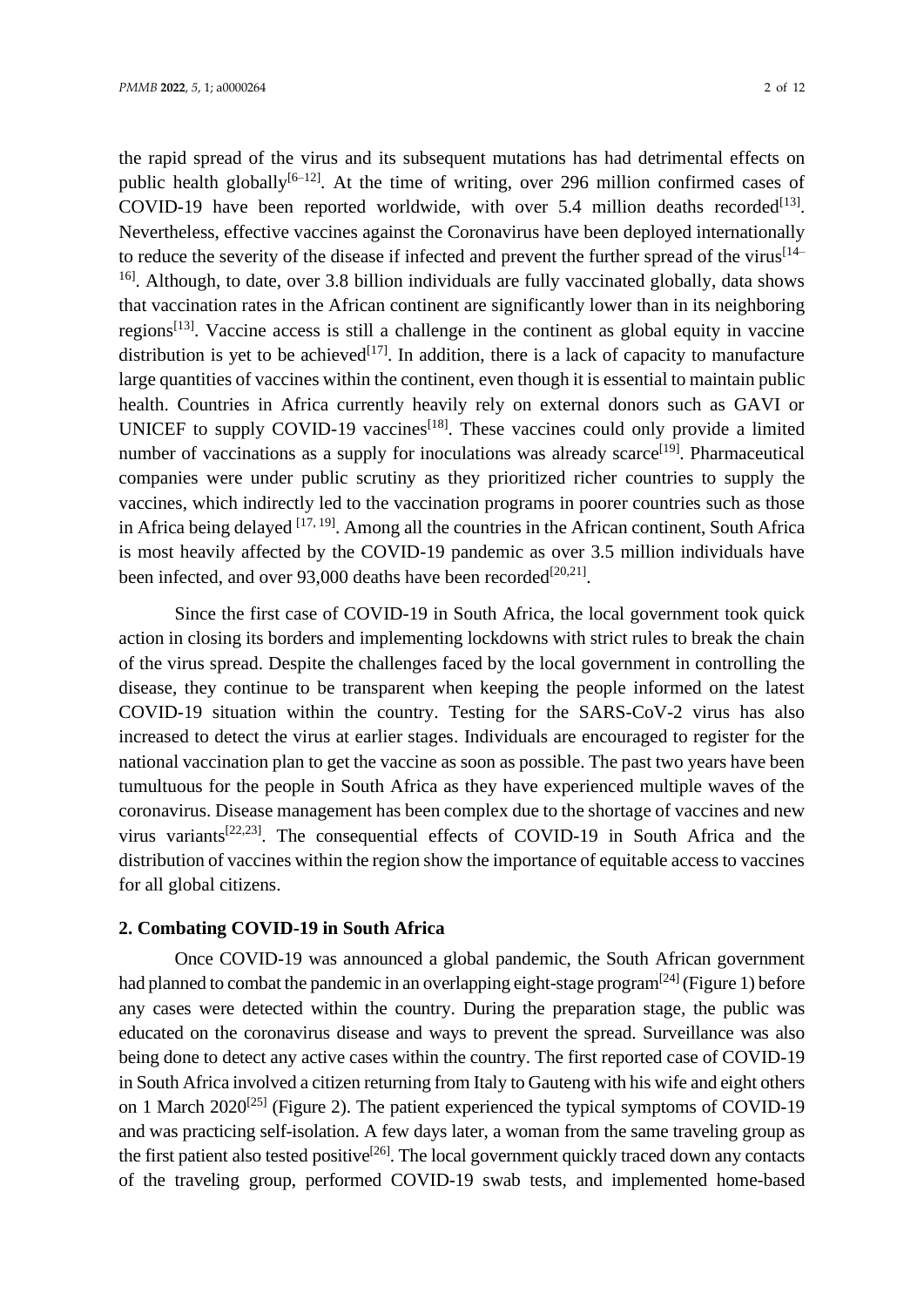quarantine for these individuals<sup>[26]</sup>. Ten days after the first incidence, stage two of the national COVID-19 response began, focusing on primary prevention of the disease.



Figure 1. South Africa eight-stage program to combat COVID-19<sup>[24]</sup>.



Figure 2. COVID-19 timeline in South Africa<sup>[20]</sup>.

The public was urged to practice social distancing and hand-washing, closed schools, and international travel was prohibited<sup>[24]</sup>. More confirmed cases unrelated to the traveling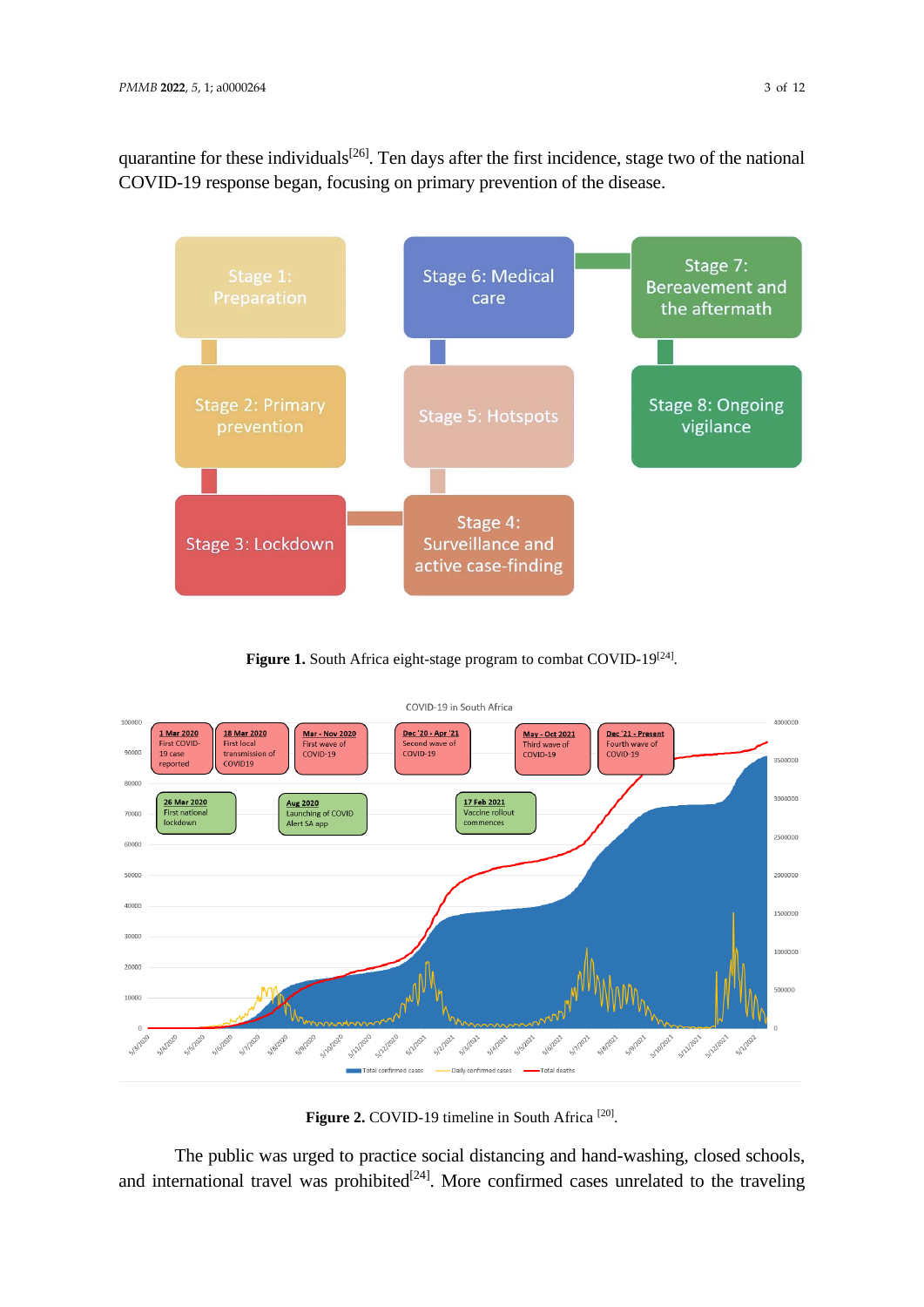group from Italy began to emerge in other provinces in South Africa, and these cases involved individuals returning from other countries<sup>[27]</sup>. Confirmed cases of COVID-19 continued to rise, and on 18 March 2020, the first local transmission of the respiratory disease was documented<sup>[28]</sup>. By the end of March 2020, the virus had spread across all nine provinces in South Africa<sup>[20]</sup>. The authorities are working round the clock towards tracking and tracing the source of the infection within the community. International flights were suspended as a preventative measure to limit the entry of travelers from abroad into South Africa. The government then implemented stage three of the COVID-19 response, a strict level five (L5) lockdown in South Africa to control the spread of the virus in the country<sup>[29]</sup>. Every individual who was not an essential service worker was to stay at home, and they were only allowed to leave home to buy food or medicine, seek medical care, or collect a social grant. Those who tested positive for the virus would be placed in quarantine, and all businesses were closed, with essential services being the exception<sup>[29]</sup>. The primary purpose of the lockdown was to flatten the transmission curve of COVID-19 to minimize the negative impacts of the disease in terms of public health and the country's economy. Since the lockdown, testing for the SARS-CoV-2 virus was done in over 47,000 individuals, and mobile testing units have been organized for easier access to testing facilities. There was also an increase in army patrols to enforce the rules during the lockdown, and free hand sanitizer was being distributed to the citizens. In April 2020, South Africa had commenced stage four of the program, which is active case-finding via contact tracing for contacts of COVID-19 positive individuals. Lockdown measures started to loosen to level four in May 2020, whereby curfews were implemented for each individual and permitted businesses were only allowed to open until 8 pm. Interprovincial travel was still restricted, schools remained closed, and social gatherings were prohibited except for funerals, workplaces, or buying goods<sup>[30]</sup>. Later in June 2020, the lockdown measures would be further eased to level 3, permitting more businesses to open within specific hours, and schools would be open. Stringent social distancing measures were still in place socially and in workplaces to address the high risk of transmission in these settings $[31,32]$ .

The confirmed cases of COVID-19 continued to rise and reached their first peak in July 2020, when more than 450,000 cases were reported, and the death toll had reached 8,005 (Figure 2). At this point, stages five to eight of the COVID-19 response started as hotspots were quickly identified, medical care was promptly given to those infected, and the nation was prepared to deal with deaths due to COVID-19. The country was also on high vigilance to detect any new outbreaks or virus variants and ready to distribute vaccines whenever they became available<sup>[24]</sup>. The number of confirmed cases decreased with the lockdown measures in place, and the curve flattened in August 2020. Thus, it was decided that the lockdown restrictions were to move to level two, but the national state of disaster was extended by another month<sup>[33,34]</sup>. During this phase, individuals had more mobility for family visitations, gatherings, and leisurely activities. More businesses, including bars and taverns, were allowed to open within pre-determined hours, and occupants of these premises were to maintain social distancing and mask-wearing practices. Inter-provincial travel was now permitted, and national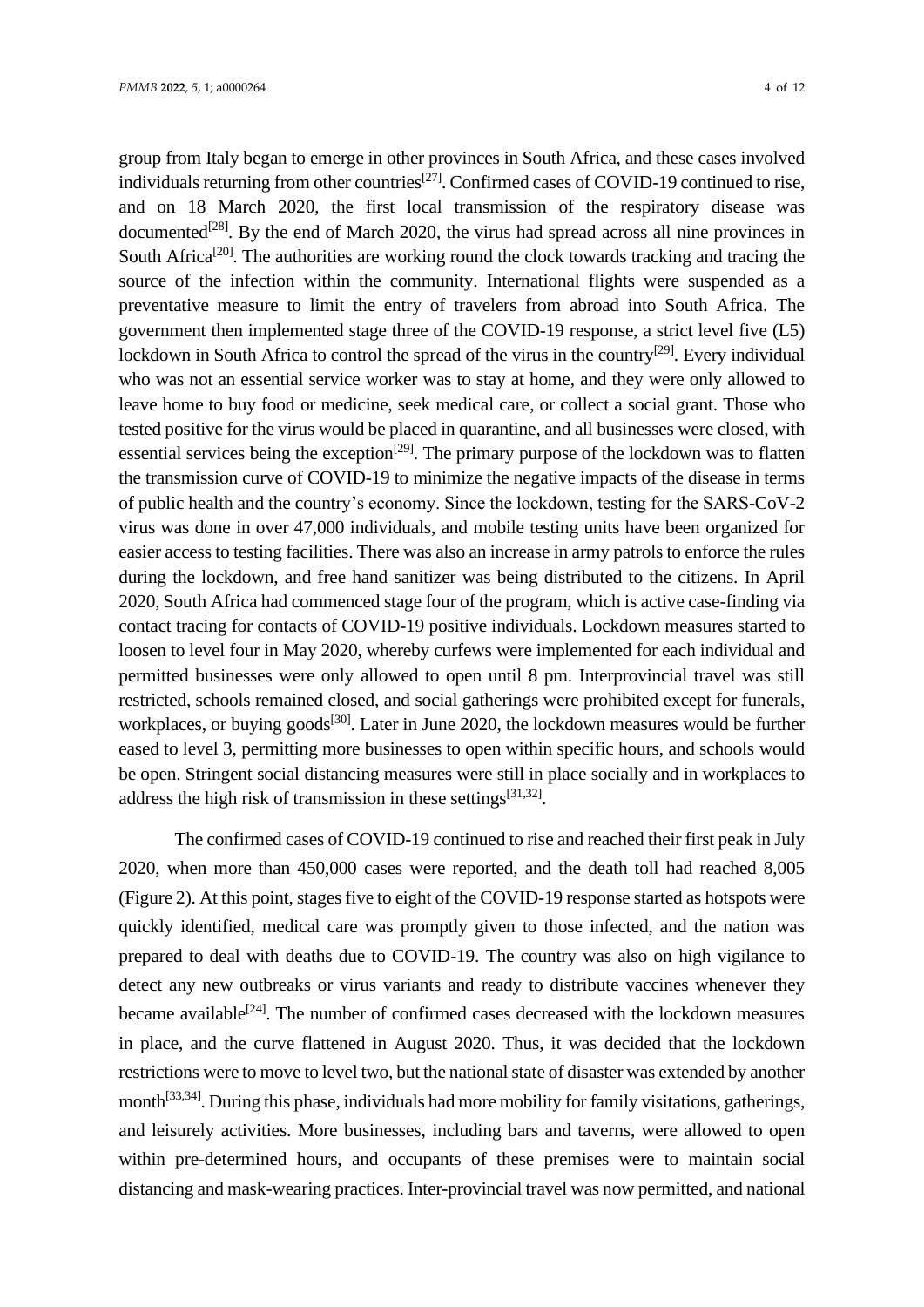borders were only partially open to those who complied with the specified protocols<sup>[34]</sup>. The COVID Alert SA app was also launched in August to trace individuals who tested positive for COVID-19<sup>[35]</sup>. The restrictions were further lowered to level one when the COVID-19 situation in South Africa became more stabilized<sup>[36,37]</sup>. Larger gatherings were now allowed as long as attendees were less than 50% of the venue capacity. Venues for social or leisurely activities were also allowed to operate at 50% of the total capacity. In addition, international travel was now permitted for business purposes, and travelers would need to be COVID-19 negative to cross country borders.

Towards 2020, yearend school parties were held frequently, and the festive season increased travelers between provinces<sup>[38,39]</sup>. The parties were later identified as super-spreaders events for the Coronavirus, which subsequently led to a spike in COVID-19 cases in South Africa and initiated the second wave of infections. Hotspots for the Coronavirus were once again put under stricter restrictions, and although participants of the yearend school parties were immediately put in quarantine, the damage had already been done. The situation was worsened as a new variant of SARS-CoV-2, the B.1.351 (Beta) variant with higher transmissibility, was detected in South Africa<sup>[40]</sup>. COVID-19 cases and deaths continued to climb, overwhelming the local healthcare facilities, and finally, over one million patients were recorded on 27 December 2020<sup>[20]</sup>. The South African president quickly announced a partial level three lockdown for two weeks to reduce the virus spread during the holiday season. A curfew was implemented between 9 pm to 6 am, sales and transport of alcohol were banned, public amenities were to be closed, and masks were to be worn at all times in public<sup>[41]</sup>. Shortly after the temporary lockdown, a vaccine rollout strategy was announced in early January 2021, with vaccines sufficient only to be administered to 10% of the population in South Africa.

Nevertheless, the government secured more vaccines to be delivered as soon as possible. Frontline healthcare workers were prioritized for the vaccination during the first phase. In contrast, phase two would prioritize essential workers, persons in congregate settings, elderly over 60 years old, and adults above 18 years old with co-morbidities. Lastly, phase three would distribute the vaccines to individuals above 18 years old. The vaccine rollout aimed to vaccinate approximately 67.25% (40.35 million) of the population by the end of phase three<sup>[42]</sup>. In February 2021, the first shipment of one million doses of the Oxford-AstraZeneca vaccine (Vaxzevria) arrived in South Africa. Still, the rollout was put on hold as the vaccine only provided minimal protection against the Beta variant of the virus, which accounted for most infections in the country<sup>[43,44]</sup>. The Johnson and Johnson (Janssen) vaccine arrived in South Africa. Hence, the vaccine rollout commenced on 17 February as planned, with nine million more vaccine doses to arrive in the months to come<sup>[45]</sup>. As the second wave of COVID-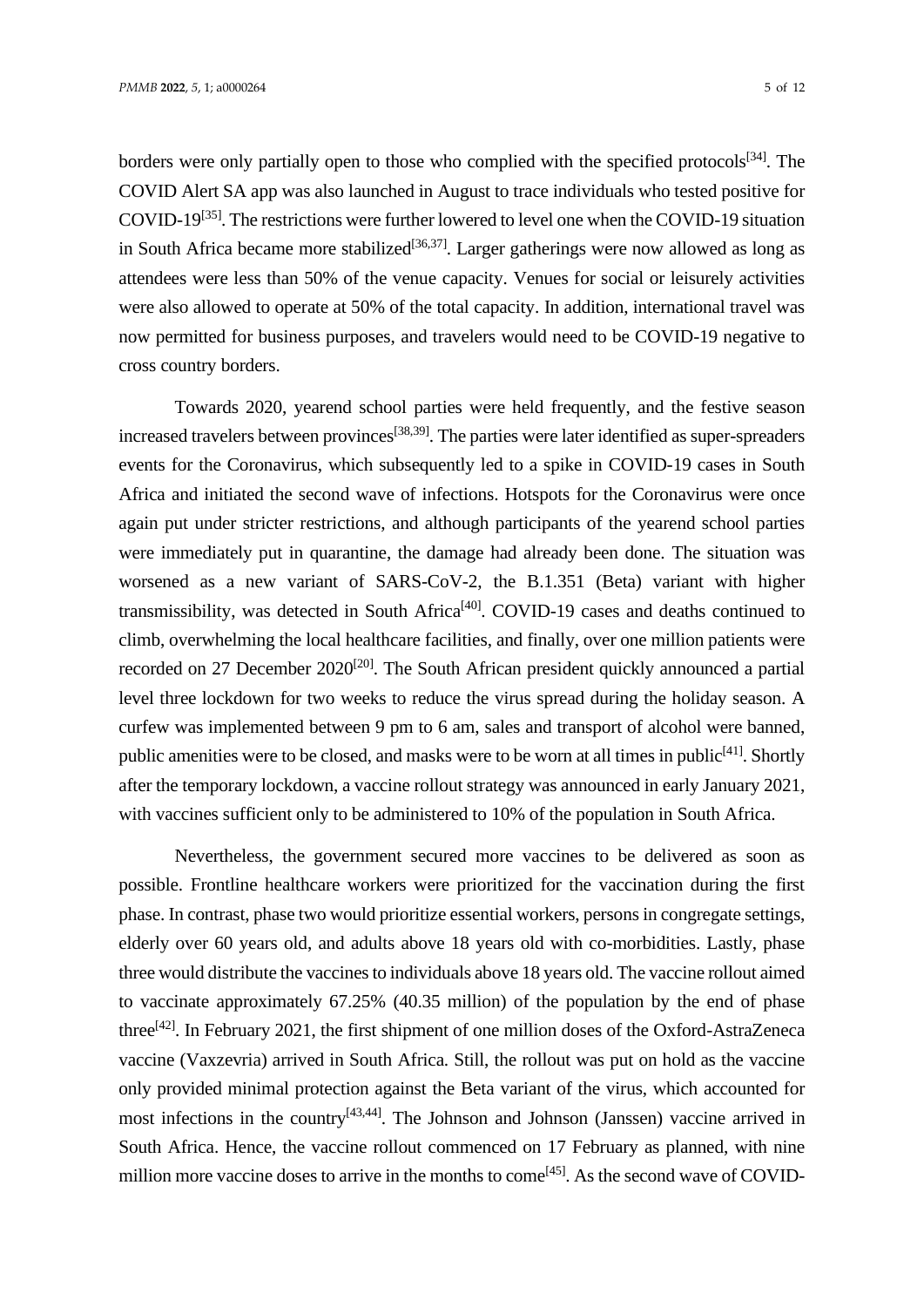19 infections began to dwindle and more vaccines were administered, the government decided to scale back lockdown restrictions to level one<sup>[31]</sup>. By the end of March, the country had successfully vaccinated 100,000 people against COVID-19, and the number of daily confirmed cases was not fluctuating wildly. This continued up until May 2021 when new variants, B.1.1.7 (Alpha) and B.1.617.2 (Delta) of the Coronavirus were detected in South Africa<sup>[46]</sup>, and a spike in COVID-19 infections soon followed.

South Africa was now facing its third wave of COVID-19, and the government quickly implemented tighter lockdown restrictions at level two, beginning on 31 May 2021. In May, Pfizer delivered its first COVID-19 vaccines (Comirnaty) to South Africa. These vaccines were quickly administered to the public as per the vaccination plan, and over 960,000 people have received one vaccine dose by the end of May<sup>[47]</sup>. However, the lockdown restrictions escalated to level 4 in June as the virus spread and cases rapidly surged<sup>[48]</sup>. The level four lockdown continued into July as the virus spread within the local communities<sup>[49]</sup>. As of July 2021, over two million individuals tested positive for COVID-19 in South Africa, and over 70,000 deaths have been recorded since the pandemic in  $2020^{[20]}$ . By enforcing the lockdown restrictions, South Africa managed to control the third wave of infections, and the number of daily cases gradually decreased. This prompted the government to ease the rules to level 1 in October<sup>[50]</sup>. The Minister of Health then announced a reduction in cases and hospitalizations, and there were only 5000 people in the hospital with COVID-19 as of 15 October 2021. Positivity rates and reported deaths also decreased across the country, putting the country on the right trajectory towards recovery from COVID-19 outbreaks.

The vaccination program had delivered 20 million doses of vaccines to individuals, with at least 13.8 million people receiving the first dose of vaccines. The vaccines currently used in South Africa's national vaccination program against COVID-19 are Janssen from Johnsons and Johnsons and Comirnaty from Pfizer. The Janssen vaccine consists of adenovirus, which acts as the viral vector to deliver a gene coding for the spike protein of SARS-CoV-2 into the host cell. In contrast, Comirnaty utilizes the mRNA from SARS-CoV-2 that codes for the vaccine's spike protein, which is injected into the host. As the genetic information is delivered to the host cells, spike proteins of the Coronavirus will be produced and detected by the host's immune cells, triggering an immune response. During this process, the immune system recognizes the spike proteins, and in future infections, antibodies and immune cells will be deployed to protect the host from the virus<sup>[51]</sup>. These vaccines have been proven to reduce the severity of the disease and control the virus spread in South Africa<sup>[52–54]</sup>.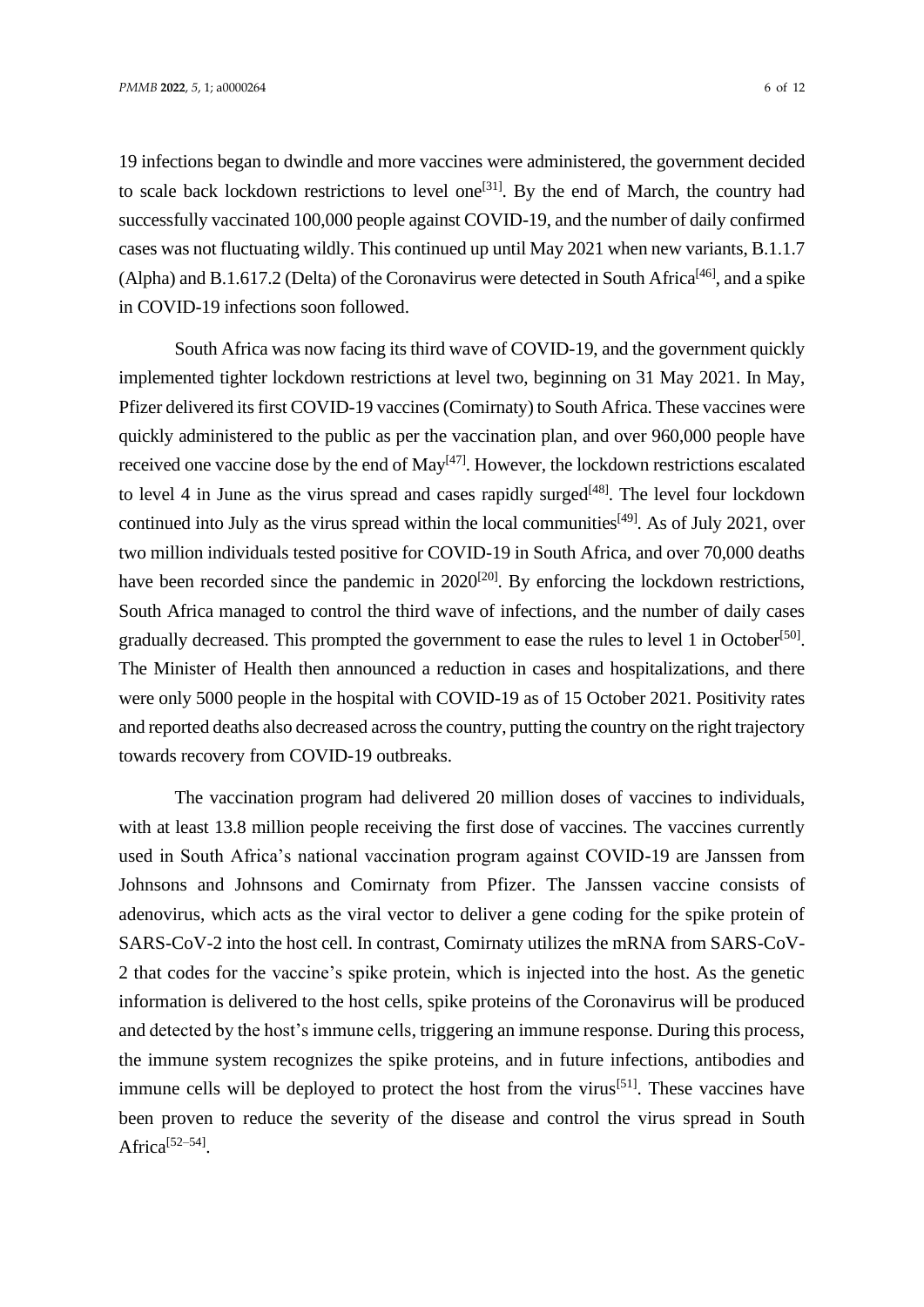The Ministry of Health was also ready to open up vaccinations for children between 12–17 of age to control the virus in schools. However, scientists in South Africa discovered a new heavily mutated coronavirus, now known as the B.1.1529 (Omicron) variant, in late November 2021<sup>[55]</sup>. President Cyril Ramaphosa of South Africa later announced that despite the presence of the Omicron variant, there would be no changes to the current alert level. However, everyone should still abide by the enforced restrictions to prevent the transmission of the virus. The country was now taking a new approach towards combating the Coronavirus by increasing vaccination rates instead of reimplementing stricter restrictions<sup>[56]</sup>. 45.84% of the adult population have received at least one vaccine dose, and 40.52% of adult South Africans are fully vaccinated against COVID-19. Even with the vaccine rollouts, the emergence of the Omicron variant still led to the fourth wave of COVID-19 infections in Africa, with a record high of over 20,000 confirmed cases within a day in December<sup>[20,57]</sup>. A study done in South Africa found that during the fourth wave of infections, there were significantly fewer hospital admissions for COVID-19. The conditions were less severe than the cases from previous waves in the country<sup>[58,59]</sup>. By the end of December 2021, the peak of the fourth wave had passed and daily confirmed COVID-19 cases were declining. Thus the government lifted more restrictions, including removing the curfew<sup>[60]</sup>. As the fourth wave continues to die down into the new year, South Africa has amassed over 3.5 million COVID-19 cases and 93,551 deaths since the start of the pandemic<sup>[61]</sup>.

### **3. Conclusion**

The South African government took the necessary measures to prevent the spread of the virus, such as implementing lockdowns and restrictions to the public. COVID-19 tests were being done diligently at a mass scale to detect infections and new variants at an earlier stage. Individuals who tested positive for the virus were also put in quarantine, and medical care was also given. Moreover, contact tracing via the COVID Alert SA app was also influential in detecting the close contacts of infected individuals, and the connections were notified to get themselves tested for the virus at nearby testing facilities<sup>[35]</sup>. A national vaccination strategy was also quickly planned to achieve herd immunity within South Africa as soon as possible. Although continuous efforts have been put to control the virus, the emergence of new variants and super-spreader events still caused multiple outbreaks. Now, almost a year has passed since the first COVID-19 vaccine rollout in South Africa, but only 40.52% of the adult population has been fully vaccinated  $[62]$ . This low percentage of people with immunity against the disease can be attributed to the issues surrounding procuring enough vaccines, logistical obstacles of delivering them, and vaccine hesitancy among the population<sup>[63–65]</sup>. Besides, the lockdowns during the pandemic in South Africa greatly affected the already weak public health care and further burdened the healthcare management systems with pre-existing problems.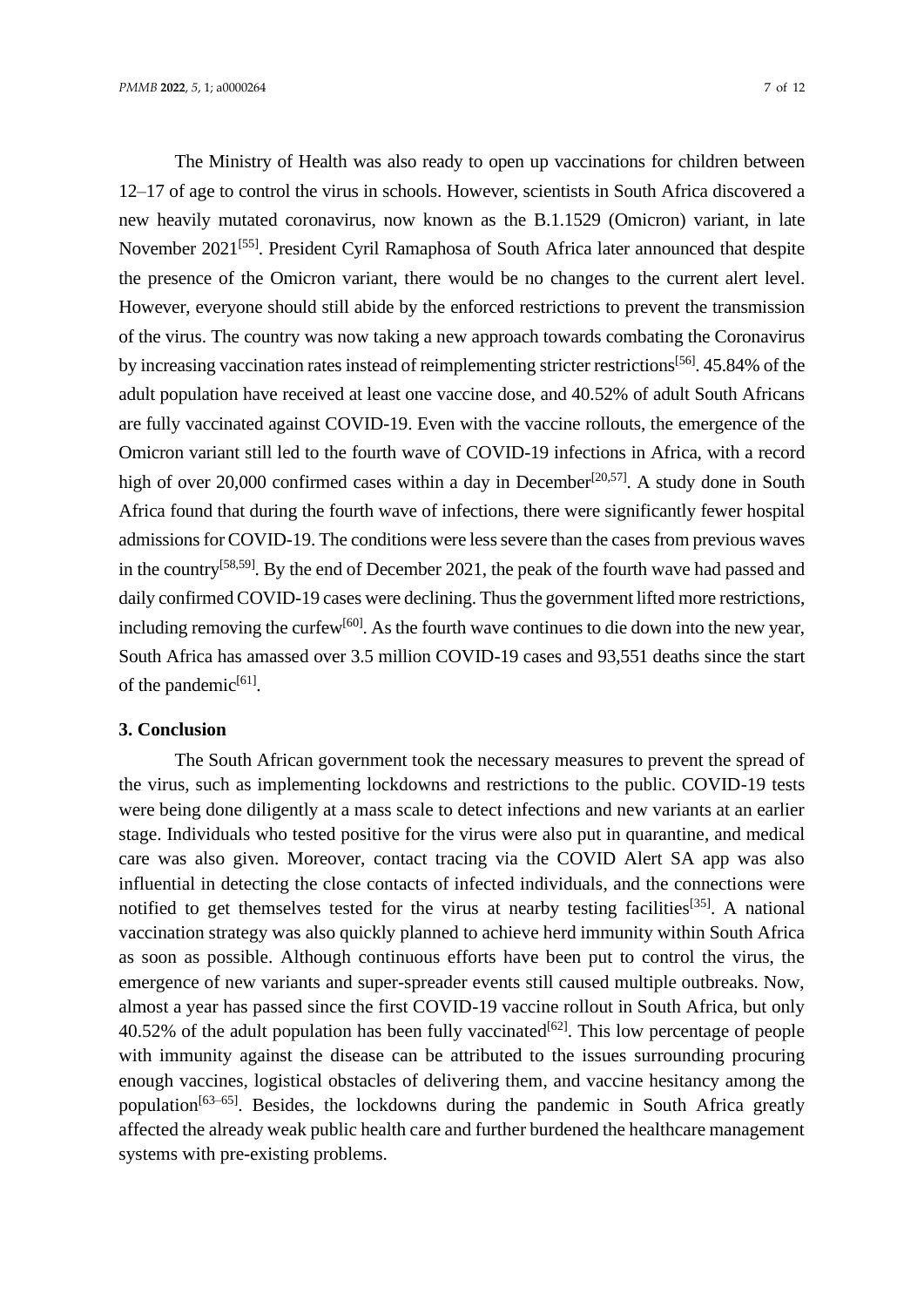The country was already dealing with other infectious diseases such as HIV and malaria pre-covid. HIV transmission has accelerated among the poor and young women during the lockdown. Psychological problems have also been more frequently reported during the long-term lockdowns<sup>[66]</sup>. The government has also been scrutinized for easing restrictions because of the lack of available resources and financial means to keep the country in lockdown<sup>[66]</sup>. The negative impacts of COVID-19 on the healthcare system in South Africa depict the importance of having a good and well-prepared health system. With well-managed healthcare systems, it becomes less likely the system would get overwhelmed during an outbreak, and patients with other chronic or debilitating diseases can still receive necessary healthcare. The COVID-19 situation in South Africa also highlights the importance of sharing knowledge, technology, resources, medical equipment, and medication among countries worldwide. This global pandemic cannot be eradicated if any country is behind in vaccination rates. SARS-CoV-2 has been rapidly mutating, and the equal distribution of vaccines globally is the solution to prevent the emergence of new variants and outbreaks that could potentially cause severe disease and high mortality rates shortly.

**Author Contributions:** The literature searches, data collection and manuscript writing were performed by KY-L. The manuscript was critically reviewed, proofread, and edited by JW-FL, LT-HL, and VL. The project was conceptualized by VL.

**Funding:** No external funding was provided for this research.

**Acknowledgments:** The authors would like to acknowledge Professor Shajahan Yasin, Head of School, Jeffrey Cheah School of Medicine and Health Sciences, Monash University Malaysia.

**Conflicts of Interest:** The authors declare no conflict of interest.

#### **References**

- 1. Wang X, Shi L, Zhang Y*, et al.* Coping with COVID-19: Core elements of lockdown Wuhan city policy*.* J Health Care Poor Underserved 2021; 32(1): 373–385.
- 2. Loh HC, Seah YK, and Looi I The COVID-19 pandemic and diet change*.* Prog Microbes Mol Bio 2021; 4(1).
- 3. Liu YC, Kuo RL, and Shih SR COVID-19: The first documented coronavirus pandemic in history*.* Biomed J 2020; 43(4): 328–333.
- 4. Centers for Disease Control and Prevention (CDC). COVID-19: Symptoms. 2021 [Accessed 2021 Dec 30]; Available from: [https://www.cdc.gov/coronavirus/2019-ncov/symptoms](https://www.cdc.gov/coronavirus/2019-ncov/symptoms-testing/symptoms.html)[testing/symptoms.html.](https://www.cdc.gov/coronavirus/2019-ncov/symptoms-testing/symptoms.html)
- 5. Thye AY-K, Pusparajah P, Tan LT-H*, et al.* COVID-19: Gastrointestinal Manifestations and Complications*.* Prog Microbes Mol Bio 2021; 4(1).
- 6. Johnson D, Ren SEC, Johnson HD*, et al.* COVID-19: Are Malaysians embracing or suffering the new normality? Prog Microbes Mol Bio 2020; 3(1).
- 7. Loo K-Y, Letchumanan V, Tan LT-H*, et al.* Updated COVID-19 Condition in Australia*.* Prog Microbes Mol Bio 2021; 4(1).
- 8. Loo K-Y, Thye AY-K, Law LN-S*, et al.* COVID-19: An Updated Situation from Singapore*.* Prog Microbes Mol Bio 2021; 4(1).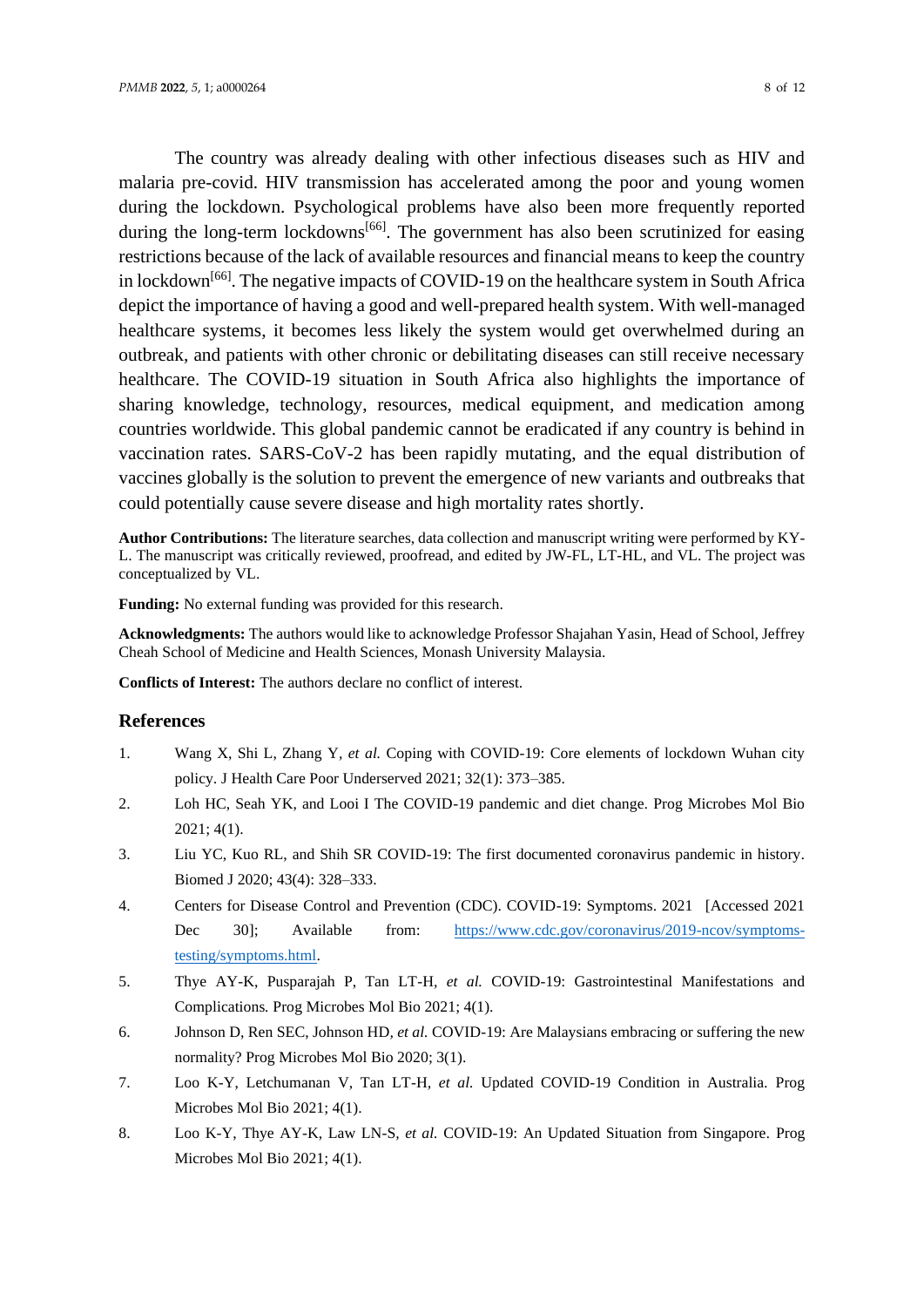- 9. Loo K-Y and Letchumanan V COVID-19: Malaysia's fight against this deadly virus*.* Prog Microbes Mol Bio 2021; 4(1).
- 10. Ser H-L, Letchumanan V, Law JW-F*, et al.* PMMB COVID-19 Bulletin: Spain (18th April 2020)*.* Prog Microbes Mol Bio 2020; 3(1).
- 11. Tan LT-H, Letchumanan V, Ser H-L*, et al.* PMMB COVID-19 Bulletin: United Kingdom (22nd April 2020)*.* Prog Microbes Mol Bio 2020; 3(1).
- 12. Letchumanan V, Ab Mutalib N-S, Goh B-H*, et al.* Novel coronavirus 2019-nCoV: Could this virus become a possible global pandemic*.* Prog Microbes Mol Bio 2020; 3(1).
- 13. World Health Organization (WHO). WHO Coronavirus (COVID-19) Dashboard. 2022 [Accessed 2022 Jan 10]; Available from[: https://covid19.who.int/.](https://covid19.who.int/)
- 14. Loo K-Y, Letchumanan V, Ser H-L*, et al.* COVID-19: Insights into potential vaccines*.* Microorganisms 2021; 9(3): 605.
- 15. Felter C. What to know about the global COVID-19 vaccine rollout so far. Council on Foreign Relations 2021.
- 16. Thye AY-K, Tan LT-H, Law JWF*, et al.* COVID-19 Booster Vaccines Administration in Different Countries*.* Prog Microbes Mol Bio 2021; 4(1).
- 17. Callaway E. The unequal scramble for coronavirus vaccines--by the numbers*.* Nature 2020; 584(7822): 506–508.
- 18. Massinga Loembé M and Nkengasong JN COVID-19 vaccine access in Africa: Global distribution, vaccine platforms, and challenges ahead*.* Immunity 2021; 54(7): 1353–1362.
- 19. Gonzalez LL. Why is Africa's Covid-19 vaccination rate so low? 2021 [Accessed 2021 Dec 30]; Available from[: https://qz.com/africa/2097973/why-is-africas-covid-19-vaccination-rate-so-low/.](https://qz.com/africa/2097973/why-is-africas-covid-19-vaccination-rate-so-low/)
- 20. Ritchie H ME, Rodés-Guirao L, Appel C, Giattino C, Ortiz-Ospina E, Hasell J, Macdonald B, Beltekian, Roser M. Coronavirus Pandemic (COVID-19). 2020 [Accessed 2022 Jan 10]; Available from: [https://ourworldindata.org/coronavirus.](https://ourworldindata.org/coronavirus)
- 21. World Health Organization (WHO). South Africa Situation. 2022; Available from: [https://covid19.who.int/region/afro/country/za.](https://covid19.who.int/region/afro/country/za)
- 22. World Health Organization (WHO). Tracking SARS-CoV-2 variants. 2022 [Accessed 2022 Jan 5]; Available from[: https://www.who.int/en/activities/tracking-SARS-CoV-2-variants/.](https://www.who.int/en/activities/tracking-SARS-CoV-2-variants/)
- 23. Thye AY-K, Loo K-Y, Tan KBC*, et al.* Insights into COVID-19 Delta variant (B. 1.617. 2)*.* Prog Microbes Mol Bio 2021; 4(1).
- 24. Abdool Karim and Salim S. The South African Response to the Pandemic*.* New Engl J Med 2020; 382(24): e95.
- 25. South African Government. Minister Zweli Mkhize reports first case of Coronavirus Covid-19. 2020.
- 26. South African Government. Health updates on Coronavirus on 9 March 2020. 2020.
- 27. South African Government. Minister Zweli Mkhize on latest confirmed cases of Coronavirus COVID-19 in South Africa. 2020.
- 28. South African Government. Minister Zweli Mkhize confirms 31 more Coronavirus COVID-19 cases in South Africa. 2020.
- 29. Made F, Utembe W, Wilson K*, et al.* Impact of level five lockdown on the incidence of COVID-19: lessons learned from South Africa*.* Pan Afr Med J 2021; 39: 144–144.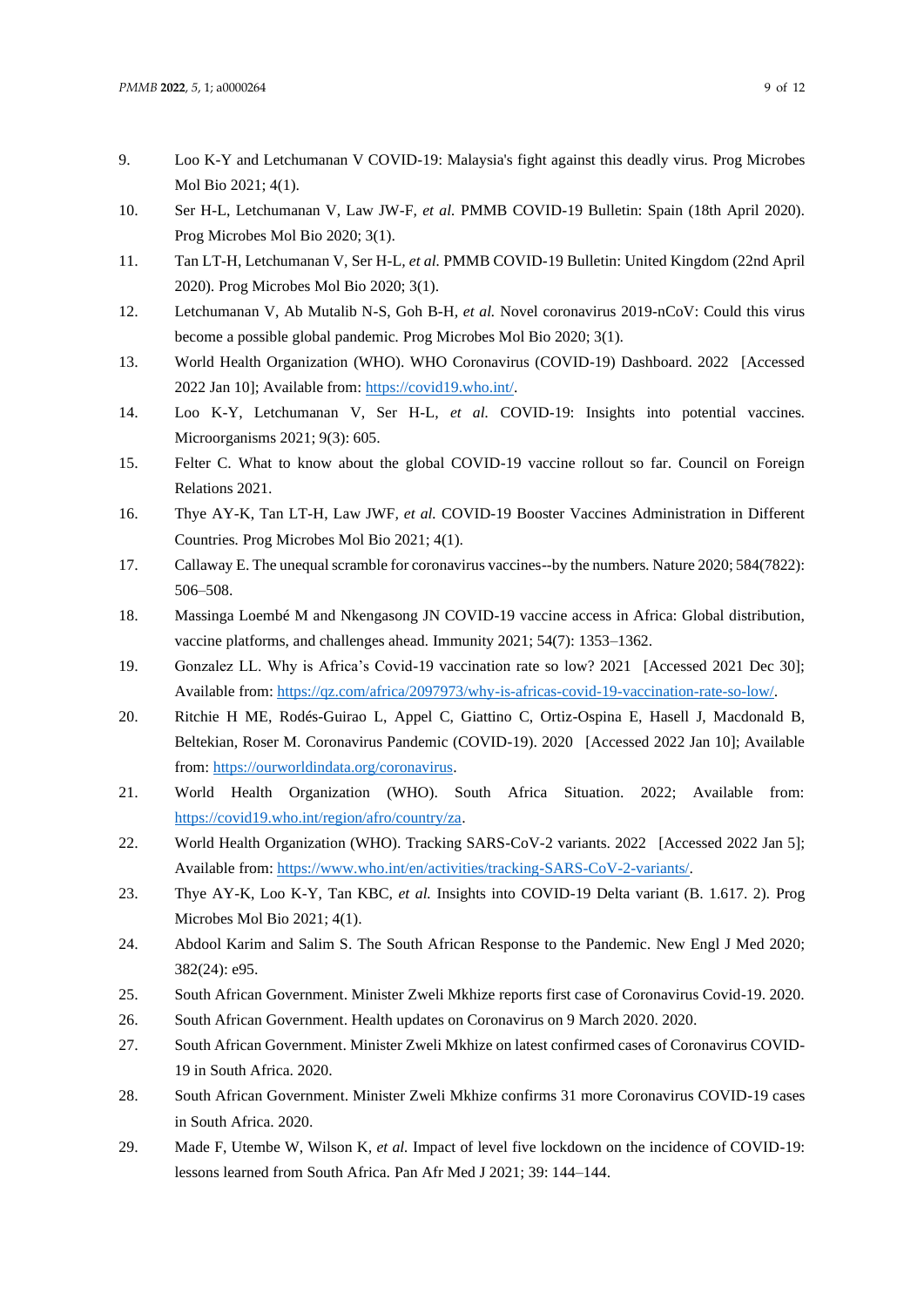- 30. South African Government. Disaster Management Act: Regulations: Alert level 4 during Coronavirus COVID-19 lockdown. 2020 [Accessed 2021 Dec 31]; Available from: [https://www.gov.za/covid-](https://www.gov.za/covid-19/about/coronavirus-covid-19-alert-level-4)[19/about/coronavirus-covid-19-alert-level-4.](https://www.gov.za/covid-19/about/coronavirus-covid-19-alert-level-4)
- 31. South African Government. About alert system. 2021 [Accessed 2021 Dec 31]; Available from: [https://www.gov.za/covid-19/about/about-alert-system.](https://www.gov.za/covid-19/about/about-alert-system)
- 32. South African Government. Disaster Management Act: Regulations: Alert level 3 during Coronavirus COVID-19 lockdown. 2021 [Accessed 2022 Jan 5]; Available from: [https://www.gov.za/covid-](https://www.gov.za/covid-19/alert-level-3-coronavirus-covid-19-lockdown)[19/alert-level-3-coronavirus-covid-19-lockdown.](https://www.gov.za/covid-19/alert-level-3-coronavirus-covid-19-lockdown)
- 33. Head T. Move to Level 2 confirmed: Here are all the biggest lockdown changes, in The South African. 2020.
- 34. South African Government. Coronavirus COVID-19 Alert level 2. 2021 [Accessed 2021 Dec 31]; Available from[: https://www.gov.za/coronavirus/alert-level-2.](https://www.gov.za/coronavirus/alert-level-2)
- 35. Kinyili M, Munyakazi JB, and Mukhtar AY. Mathematical modeling and impact analysis of the use of COVID Alert SA app*.* AIMS Public Health 2022; 9(1): 106-128.
- 36. South Africa moves to lockdown level 1 here are the changes. 2020; Available from: [https://businesstech.co.za/news/trending/433943/south-africa-moves-to-lockdown-level-1-here-are](https://businesstech.co.za/news/trending/433943/south-africa-moves-to-lockdown-level-1-here-are-the-changes/)[the-changes/.](https://businesstech.co.za/news/trending/433943/south-africa-moves-to-lockdown-level-1-here-are-the-changes/)
- 37. South African Government. Coronavirus COVID-19 Alert level 1. 2021 [Accessed 2021 Dec 31]; Available from[: https://www.gov.za/covid-19/about/coronavirus-covid-19-alert-level-1.](https://www.gov.za/covid-19/about/coronavirus-covid-19-alert-level-1)
- 38. Magome M. South Africa says yearend school parties are super-spreaders. 2020 [Accessed 2022 Jan 5]; Available from: [https://apnews.com/article/entertainment-health-coronavirus-pandemic](https://apnews.com/article/entertainment-health-coronavirus-pandemic-graduation-cyril-ramaphosa-77542b0d6c0c0d28c7341d243bb15cf3)[graduation-cyril-ramaphosa-77542b0d6c0c0d28c7341d243bb15cf3.](https://apnews.com/article/entertainment-health-coronavirus-pandemic-graduation-cyril-ramaphosa-77542b0d6c0c0d28c7341d243bb15cf3)
- 39. President Cyril Ramaphosa's address on containing COVID-19. 2020, Eyewitness News.
- 40. Sanyaolu A, Okorie C, Marinkovic A*, et al.* The emerging SARS-CoV-2 variants of concern*.* Ther Adv Infect Dis 2021; 8: 20499361211024372.
- 41. Daniel L. SA back to 'adjusted' Level 3 here are some of the new rules. 2020 [Accessed 2021 Dec 31]; Available from[: https://www.businessinsider.co.za/new-restrictions-announced-to-combat-south](https://www.businessinsider.co.za/new-restrictions-announced-to-combat-south-africas-second-wave-of-covid-19-infections-2020-12)[africas-second-wave-of-covid-19-infections-2020-12.](https://www.businessinsider.co.za/new-restrictions-announced-to-combat-south-africas-second-wave-of-covid-19-infections-2020-12)
- 42. Republic of South Africa Ministry of Health. Minister Zweli Mkhize Public Briefing Statement South Africa's COVID-19 Vaccine Strategy 3 January 2021. 2021.
- 43. Madhi SA, Baillie V, Cutland CL*, et al.* Efficacy of the ChAdOx1 nCoV-19 Covid-19 vaccine against the B.1.351 variant*.* New Engl J Med 2021; 384(20): 1885–1898.
- 44. BBC News. Covid: South Africa halts AstraZeneca vaccine rollout over new variant. 2021 [Accessed 2021 Dec 31]; Available from: [https://www.bbc.com/news/world-africa-55975052.](https://www.bbc.com/news/world-africa-55975052)
- 45. Mwai P. Coronavirus: South Africa rolls out vaccination programme. 2021 [Accessed 2021 Dec 31]; Available from[: https://www.bbc.com/news/world-africa-55675806.](https://www.bbc.com/news/world-africa-55675806)
- 46. National Institute for Communicable Diseases. Covid-19 update: New variants detected in South Africa. 2021 [Accessed 2022 Jan 5]; Available from: [https://www.nicd.ac.za/covid-19-update-new](https://www.nicd.ac.za/covid-19-update-new-variants-detected-in-south-africa/)[variants-detected-in-south-africa/.](https://www.nicd.ac.za/covid-19-update-new-variants-detected-in-south-africa/)
- 47. South African Government. President Cyril Ramaphosa: National effort to contain Coronavirus COVID-19 pandemic. 2021.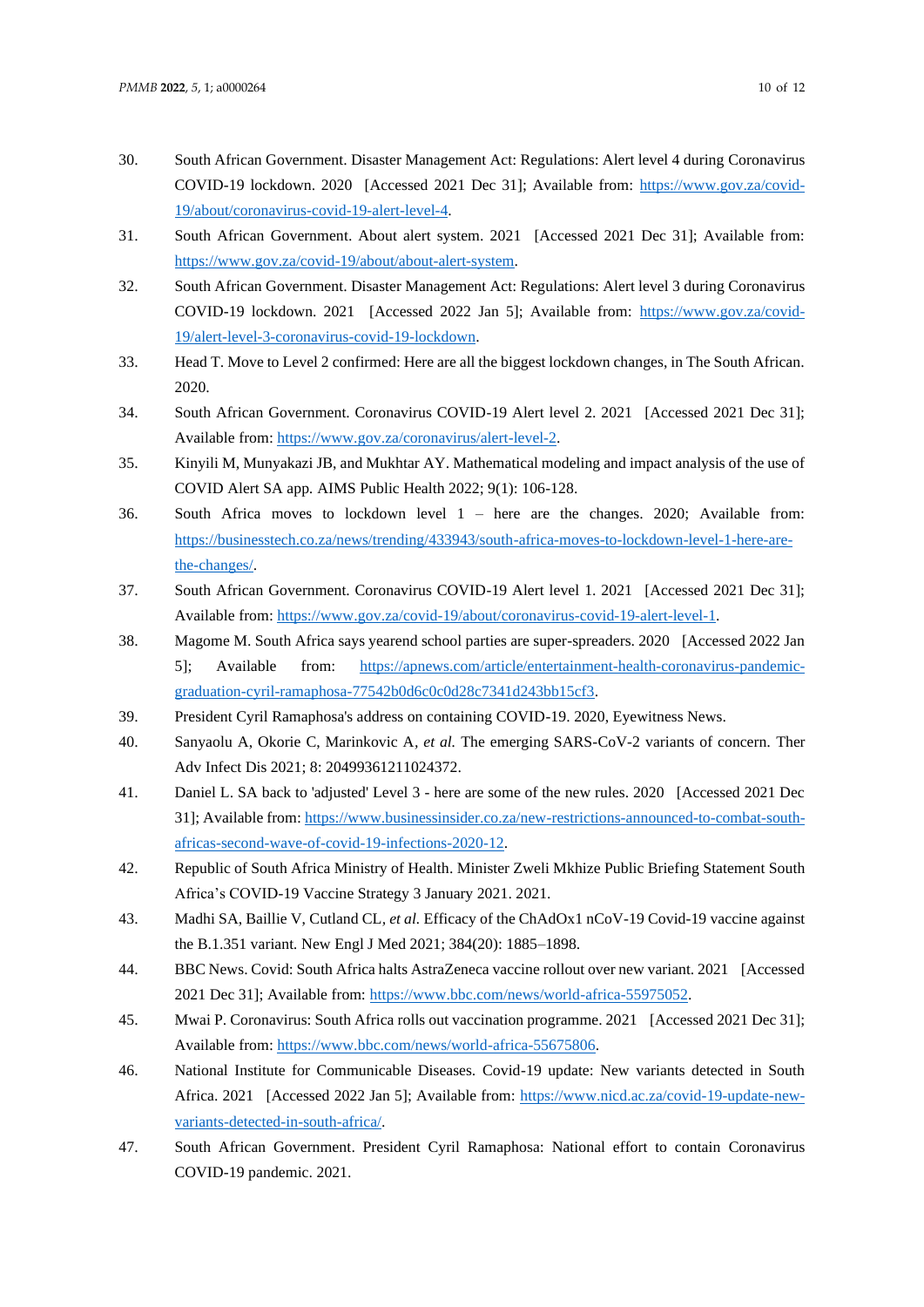- 48. Mbhele S. Level 4 lockdown for 2 weeks: Alcohol sales and public gatherings banned. 2021 [Accessed 2021 Dec 31]; Available from[: https://www.citizen.co.za/news/2548967/level-4-lockdown](https://www.citizen.co.za/news/2548967/level-4-lockdown-for-2-weeks-alcohol-sales-and-public-gatherings-banned/)[for-2-weeks-alcohol-sales-and-public-gatherings-banned/.](https://www.citizen.co.za/news/2548967/level-4-lockdown-for-2-weeks-alcohol-sales-and-public-gatherings-banned/)
- 49. Omarjee L. Ramaphosa extends level 4 lockdown, but some relief on the way as TERS is resumed. 2021 [Accessed 2021 Dec 31]; Available from: [https://www.news24.com/fin24/companies/health/ramaphosa-extends-level-4-lockdown-but-some](https://www.news24.com/fin24/companies/health/ramaphosa-extends-level-4-lockdown-but-some-relief-on-the-way-as-ters-is-resumed-20210711)[relief-on-the-way-as-ters-is-resumed-20210711.](https://www.news24.com/fin24/companies/health/ramaphosa-extends-level-4-lockdown-but-some-relief-on-the-way-as-ters-is-resumed-20210711)
- 50. South African Government. President Cyril Ramaphosa: South Africa's response to Coronavirus COVID-19 pandemic. 2021.
- 51. Mascellino MT, Di Timoteo F, De Angelis M*, et al.* Overview of the Main Anti-SARS-CoV-2 Vaccines: Mechanism of Action, Efficacy and Safety*.* Infect Drug Resist 2021; 14: 3459-3476.
- 52. Collie S, Champion J, Moultrie H*, et al.* Effectiveness of BNT162b2 vaccine against Omicron variant in South Africa*.* New Engl J Med 2021.
- 53. Gray GE, Collie S, Garrett N*, et al.* Vaccine effectiveness against hospital admission in South African health care workers who received a homologous booster of Ad26. COV2 during an Omicron COVID19 wave: Preliminary Results of the Sisonke 2 Study*.* medRxiv 2021.
- 54. Reddy KP, Fitzmaurice KP, Scott JA*, et al.* Clinical outcomes and cost-effectiveness of COVID-19 vaccination in South Africa*.* Nature Communications 2021; 12(1): 6238.
- 55. Callaway E. Heavily mutated Omicron variant puts scientists on alert*.* Nature 2021; 600(7887): 21– 21.
- 56. South African Government. President Cyril Ramaphosa: Address on South Africa's response to coronavirus COVID-19 pandemic- 28 Nov. 2021.
- 57. Reuters. South Africa reports nearly 20,000 COVID-19 cases, an Omicron-wave record. 2021 [Accessed 2022 Jan 5]; Available from: [https://www.reuters.com/business/healthcare](https://www.reuters.com/business/healthcare-pharmaceuticals/south-africa-reports-nearly-20000-new-covid-19-cases-record-omicron-wave-2021-12-08/)[pharmaceuticals/south-africa-reports-nearly-20000-new-covid-19-cases-record-omicron-wave-2021-](https://www.reuters.com/business/healthcare-pharmaceuticals/south-africa-reports-nearly-20000-new-covid-19-cases-record-omicron-wave-2021-12-08/) [12-08/.](https://www.reuters.com/business/healthcare-pharmaceuticals/south-africa-reports-nearly-20000-new-covid-19-cases-record-omicron-wave-2021-12-08/)
- 58. Wolter N, Jassat W, Walaza S*, et al.* Early assessment of the clinical severity of the SARS-CoV-2 Omicron variant in South Africa*.* medRxiv 2021.
- 59. Maslo C, Friedland R, Toubkin M*, et al.* Characteristics and outcomes of hospitalized patients in South Africa during the COVID-19 Omicron wave compared with previous waves*.* JAMA 2021.
- 60. Reuters. South Africa lifts curfew as it says COVID-19 fourth wave peaks. 2021 [Accessed 2022 Jan 5]; Available from: [https://www.reuters.com/world/africa/safrica-lifts-curfew-it-says-covid-19](https://www.reuters.com/world/africa/safrica-lifts-curfew-it-says-covid-19-fourth-wave-peaks-2021-12-30/) [fourth-wave-peaks-2021-12-30/.](https://www.reuters.com/world/africa/safrica-lifts-curfew-it-says-covid-19-fourth-wave-peaks-2021-12-30/)
- 61. National Institute for Communicable Diseases. Latest confirmed cases of COVID-19 in South Africa (09 January 2022). 2022 [Accessed 2022 Jan 10]; Available from: [https://www.nicd.ac.za/latest](https://www.nicd.ac.za/latest-confirmed-cases-of-covid-19-in-south-africa-09-january-2022/)[confirmed-cases-of-covid-19-in-south-africa-09-january-2022/.](https://www.nicd.ac.za/latest-confirmed-cases-of-covid-19-in-south-africa-09-january-2022/)
- 62. Republic of South Africa Ministry of Health. Latest vaccine statistics. 2021 [Accessed 2022 Jan 10]; Available from[: https://sacoronavirus.co.za/latest-vaccine-statistics/.](https://sacoronavirus.co.za/latest-vaccine-statistics/)
- 63. Oliver G. South Africa's daunting COVID-19 vaccine rollout. 2021 [Accessed 2021 Dec 31]; Available from: [https://www.thenewhumanitarian.org/analysis/2021/4/28/south-africas-daunting-](https://www.thenewhumanitarian.org/analysis/2021/4/28/south-africas-daunting-COVID-19-vaccine-rollout)[COVID-19-vaccine-rollout.](https://www.thenewhumanitarian.org/analysis/2021/4/28/south-africas-daunting-COVID-19-vaccine-rollout)